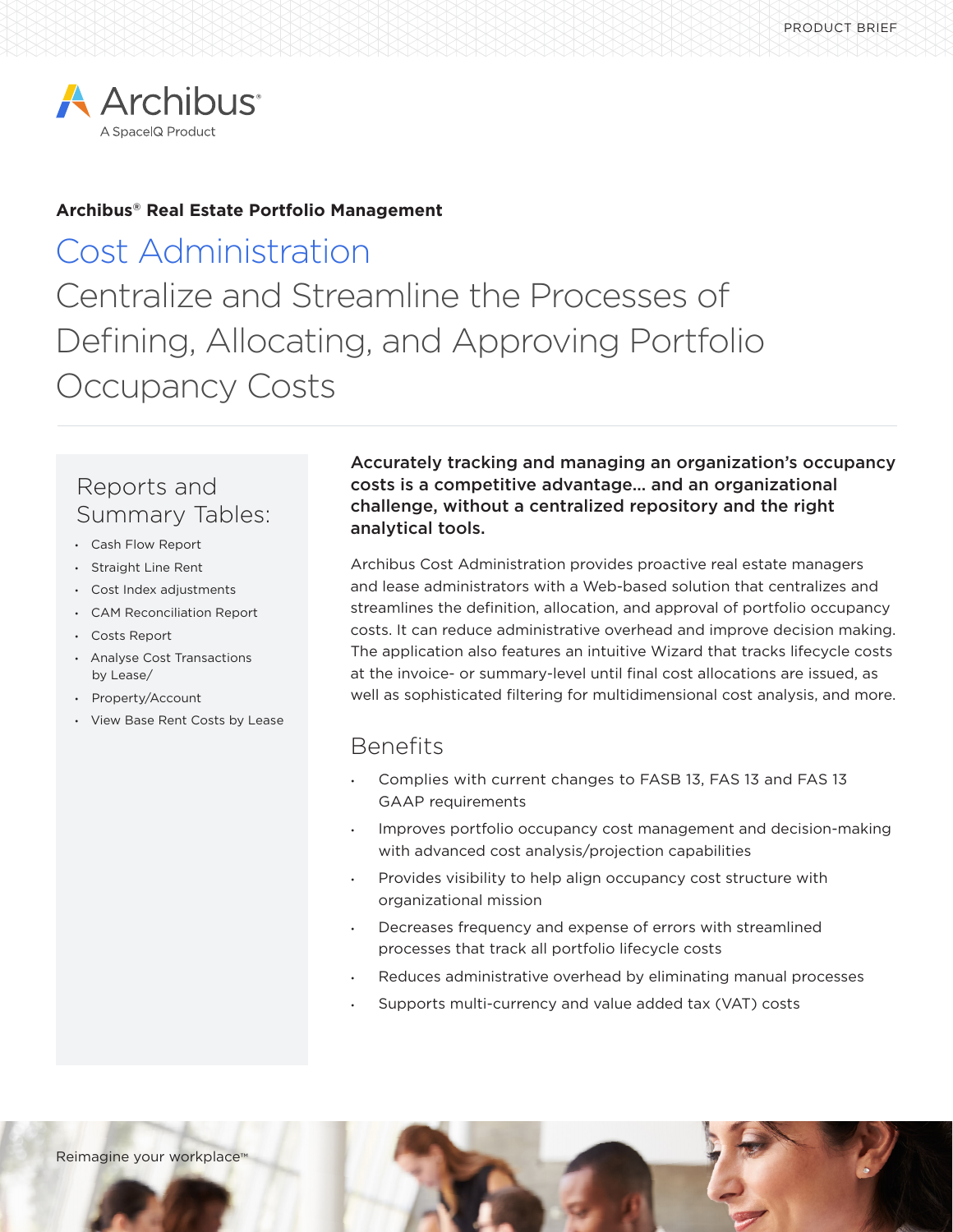| $\overline{\mathbf{A}}$ | <b>Invoice Cost Wizard</b>                                                                                       |                                                                                                                                                    |                           |                                                   |                                                  |                                       |                                                |                                                    |                                                   |                                                 |                       | OAMC 0 to 0<br>$\cdots$   |  |
|-------------------------|------------------------------------------------------------------------------------------------------------------|----------------------------------------------------------------------------------------------------------------------------------------------------|---------------------------|---------------------------------------------------|--------------------------------------------------|---------------------------------------|------------------------------------------------|----------------------------------------------------|---------------------------------------------------|-------------------------------------------------|-----------------------|---------------------------|--|
| ⋒                       | Show Clear<br>Filter                                                                                             |                                                                                                                                                    |                           |                                                   |                                                  |                                       |                                                |                                                    |                                                   |                                                 |                       |                           |  |
| $\mathfrak{O}$<br>☆     | Show Costs And Invoices Associated With <sup>@</sup> Leases<br><b>Buildings</b><br><b>Properties</b><br>Accounts |                                                                                                                                                    |                           |                                                   | Leases Associated With & Buildings<br>Properties |                                       |                                                | CAM Charges - display option CAM and NON-CAM Costs |                                                   |                                                 |                       |                           |  |
| n                       | 111111                                                                                                           |                                                                                                                                                    |                           |                                                   |                                                  |                                       |                                                |                                                    |                                                   |                                                 |                       |                           |  |
| 固                       | <b>Assign Costs</b>                                                                                              | <b>Issue</b><br>Manage                                                                                                                             | <b>View Closed</b>        |                                                   |                                                  |                                       |                                                |                                                    |                                                   |                                                 |                       |                           |  |
| 圕                       |                                                                                                                  | Assign Costs to Existing Invoice<br>Select unissued costs to assign to invoices<br>Auto-Assign<br><b>Assign Costs to New Invoice</b><br><b>XLS</b> |                           |                                                   |                                                  |                                       |                                                |                                                    |                                                   |                                                 |                       |                           |  |
| 目                       | $\qquad \qquad \Box$                                                                                             | Cost<br>Cost Code $\doteqdot$<br><b>Status</b>                                                                                                     | Date<br>Due               | Date<br>Paid $\triangleq$<br><b>Cost Category</b> | Amount Income<br><b>Base (Payment)</b>           | <b>Amount Income</b><br>VAT (Payment) | Amount Income -<br>Total (Payment) $\doteqdot$ | Amount Expense -<br>Base (Payment) $\doteq$        | Amount Expense<br>VAT (Payment) $\Leftrightarrow$ | Amount Expense -<br>Total (Payment) $\doteqdot$ | Currency<br>(Payment) | VAT Country $\Rightarrow$ |  |
| ₽                       |                                                                                                                  |                                                                                                                                                    | $\boldsymbol{\mathrm{v}}$ |                                                   |                                                  |                                       |                                                |                                                    |                                                   |                                                 |                       |                           |  |
| Ø                       | $\Box$                                                                                                           | 23<br><b>RECEIVABLE</b>                                                                                                                            | 1/23/2015                 | <b>RENT - BASE RENT</b>                           | \$2,000.00                                       | \$0.00                                | \$2,000.00                                     | \$0.00                                             | \$0,00                                            | \$0.00                                          | <b>USD</b>            | <b>USA</b>                |  |
| $\bullet$               | $\qquad \qquad \Box$                                                                                             | 24<br><b>RECEIVABLE</b>                                                                                                                            | 2/22/2015                 | <b>RENT - BASE RENT</b>                           | \$2,000.00                                       | \$0.00                                | \$2,000.00                                     | \$0.00                                             | \$0.00                                            | \$0.00                                          | <b>USD</b>            | <b>USA</b>                |  |
| $\circ$                 | $\Box$                                                                                                           | 25<br><b>RECEIVABLE</b>                                                                                                                            | 3/25/2015                 | <b>RENT - BASE RENT</b>                           | \$2,000.00                                       | \$0.00                                | \$2,000.00                                     | \$0.00                                             | \$0.00                                            | \$0.00                                          | <b>USD</b>            | <b>USA</b>                |  |
| ٨                       | $\Box$                                                                                                           | <b>RECEIVABLE</b><br>26                                                                                                                            | 4/25/2015                 | <b>RENT - BASE RENT</b>                           | \$2,000.00                                       | \$0.00                                | \$2,000.00                                     | \$0.00                                             | \$0.00                                            | \$0,00                                          | <b>USD</b>            | <b>USA</b>                |  |
|                         | $\qquad \qquad \Box$                                                                                             | 27<br><b>RECEIVABLE</b>                                                                                                                            | 5/25/2015                 | <b>RENT - BASE RENT</b>                           | \$2,000.00                                       | \$0.00                                | \$2,000.00                                     | \$0.00                                             | \$0.00                                            | \$0.00                                          | <b>USD</b>            | <b>USA</b>                |  |
|                         | $\qquad \qquad \Box$                                                                                             | 28<br><b>RECEIVABLE</b>                                                                                                                            | 6/25/2015                 | <b>RENT - BASE RENT</b>                           | \$2,000.00                                       | \$0.00                                | \$2,000.00                                     | \$0.00                                             | \$0.00                                            | \$0.00                                          | <b>USD</b>            | <b>USA</b>                |  |
|                         | $\qquad \qquad \Box$                                                                                             | 29<br><b>RECEIVABLE</b>                                                                                                                            | 7/25/2015                 | <b>RENT - BASE RENT</b>                           | \$2,000.00                                       | \$0.00                                | \$2,000.00                                     | \$0.00                                             | \$0.00                                            | \$0.00                                          | <b>USD</b>            | <b>USA</b>                |  |

Increase budgeting accuracy with cash flow reports that generate cost projections for leases, buildings, properties, and accounts.

# Solutions

### Improve Occupancy Cost Management

Real estate and related occupancy costs are typically an organization's second largest expense after personnel costs. Rapid access to cost analysis and cost projection data is therefore essential for effective management of a portfolio's Total Cost of Occupancy. The Cost Administration application provides all the tools real estate managers and lease administrators need to gather and analyze cost data and turn it into useful information that is actionable for comprehensive cost control.

- View a comprehensive summary of an organization's total cost of occupancy
- Improve decisions with complete, accurate portfolio cost analysis and projections
- Filter data by date range, geography, landlord/ tenant obligations, cost categories, and more, for a multidimensional view of relevant cost factors
- Access and generate consolidated reports for comprehensive cost status, actual cost, and cash flow status
- View highly detailed information with report drill-down capabilities that can locate and examine a specific cost component

### Align Occupancy Costs with Mission

Cost Administration provides the visibility to help align the occupancy cost structure in support of an organization's mission through advanced tracking of property, lease, or building costs and profitability. In addition to increasing cost transparency through Web-based information access and sharing, Archibus Cost Administration can help improve real estate service levels by maintaining accurate, defensible cost information and supporting portfolio optimization initiatives through integration with other Archibus real estate and space-related applications.

- Implement benchmarking across the portfolio that uncovers cost containment/reduction initiatives using uniform cost categories
- Simplify processes through continuous cost change recording/tracking and seamless generation of cost analysis/projection reports
- Enable full oversight of outsourced lease administration tasks through centralized data store and reporting features
- Integrate Cost Administration with the comprehensive Archibus suite of real estate, space, and asset management applications for more detailed views of space/cost relationships and insights into other operational issues across the portfolio